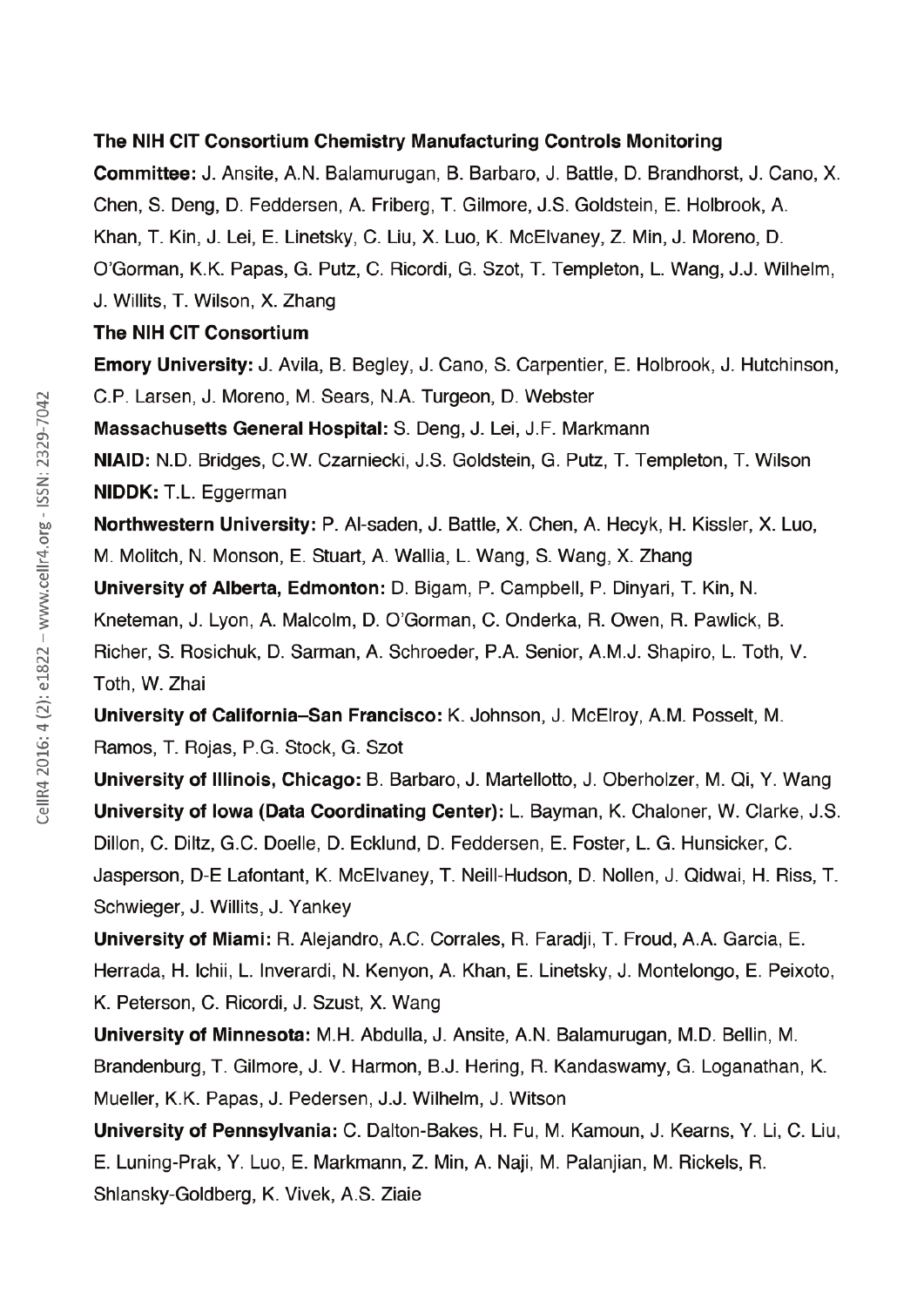**University of Wisconsin:** L. Fernandez, D.B. Kaufman, L. Zitur Uppsala University: D. Brandhorst, A. Friberg, O. Korsgren

Supported by grants from the National Institute of Allergy and Infectious Diseases and the National Institute for Diabetes and Digestive and Kidney Diseases.

- At Emory University, U01AI089317.
- At Northwestern University, U01AI089316.
- At the University of Alberta, Edmonton: U01AI065191.
- At the University of California, San Francisco, U01DK0855 531.
- At the University of Illinois, Chicago, 5U01DK070431-10.
- At the University of Iowa, U01DK070431.
- At the University of Miami, U01DK070460.
- At the University of Minnesota, U01AI065193.
- At the University of Pennsylvania, U01DK070430.
- At Uppsala University, U01AI065192.

In addition, the study was supported by the following GCRC and CTSA awards.

- At Emory University: UL1TR000454.
- At Northwestern University: 5UL1RR025741 and 8UL1TR000150.
- At the University of California, San Francisco, UL1TR000004.
- At the University of Illinois, Chicago, UL1TR000050.
- At the University of Miami: 1UL1TR000460.
- At the University of Minnesota: 5M01-RR000400 and UL1TR000114.
- At the University of Pennsylvania: UL1TR000003.

Address correspondence to: Camillo Ricordi MD, Chairman, CIT Steering Committee, ricordi@miami.edu

# *To cite this article*

*Purified Human Pancreatic Islets, Deceased Donor Pancreas Qualification*

CellR4 2016; 4 (2): e1822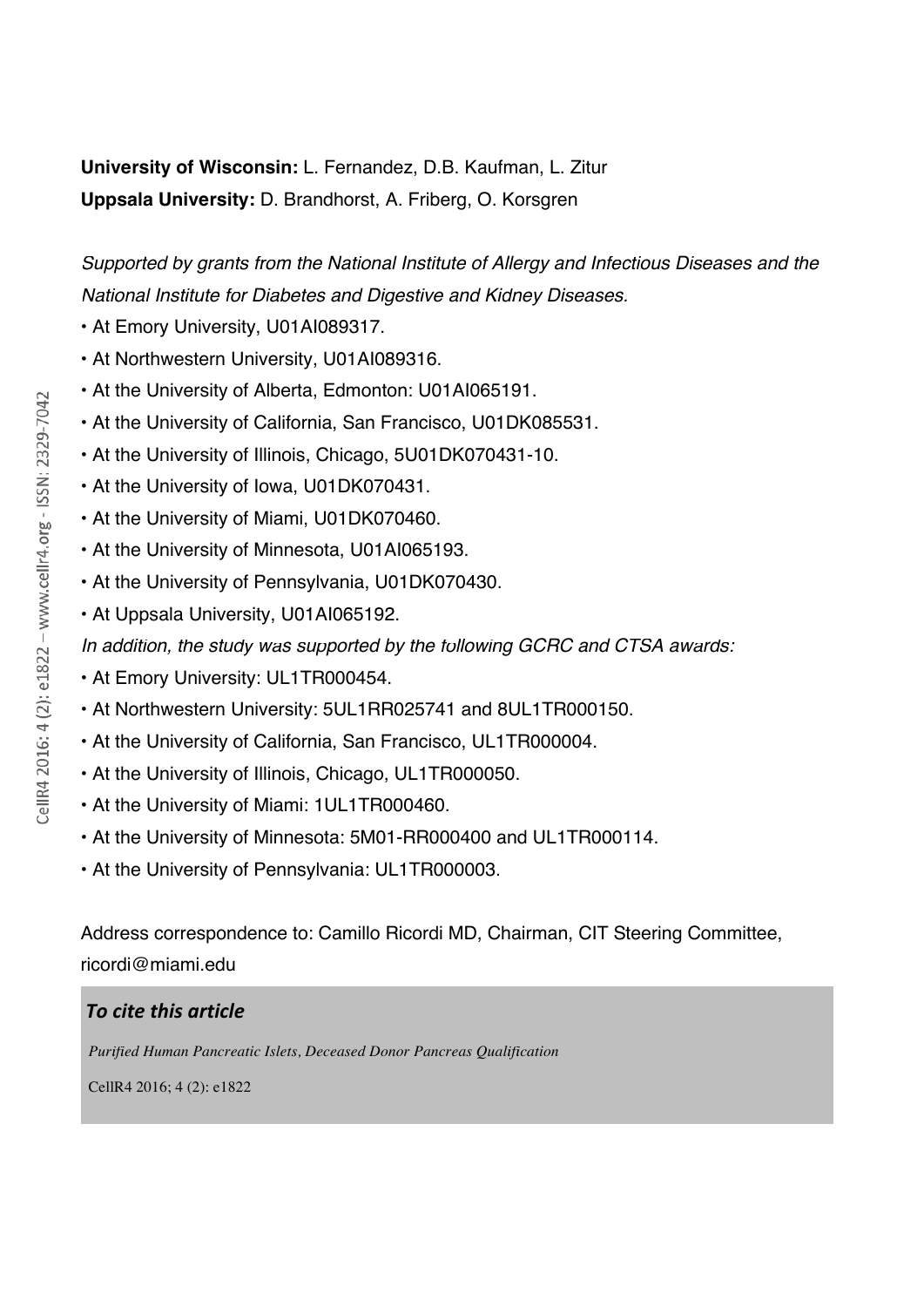| Division of Allergy, Immunology and Transplantation |                        |                                              |                         |                                                                 |  |  |  |
|-----------------------------------------------------|------------------------|----------------------------------------------|-------------------------|-----------------------------------------------------------------|--|--|--|
| <b>Standard Operating Procedure</b>                 |                        |                                              |                         | National Institute<br>Allergy and<br><b>Infectious Diseases</b> |  |  |  |
| <b>Document Number:</b>                             | <b>Revision Number</b> | <b>Effective Date:</b>                       | <b>Supersedes Date:</b> |                                                                 |  |  |  |
| 3108                                                | 02                     | 07 APR 2016                                  | 02 JUN 2009             | Page<br>1 of 4                                                  |  |  |  |
| <b>Document Title:</b>                              |                        |                                              |                         |                                                                 |  |  |  |
|                                                     |                        | <b>Purified Human Pancreatic Islets,</b>     |                         |                                                                 |  |  |  |
|                                                     |                        | <b>Deceased Donor Pancreas Qualification</b> |                         |                                                                 |  |  |  |

# **1.0 Document Approvals:**

| <b>Printed Name</b>                                        | Title                                  | <b>Signature</b>   | Date |
|------------------------------------------------------------|----------------------------------------|--------------------|------|
| Author<br>Julia Goldstein, MD                              | Senior Regulatory Affairs<br>Officer   | Signatures on File |      |
| <b>Author's Supervisor</b><br>Christine W. Czarniecki, PhD | Chief, Office of Regulatory<br>Affairs |                    |      |
| <b>DAIT OA Document Control</b><br>Tomeka Granderson, BA   | Senior Quality Assurance<br>Manager    |                    |      |

# **2.0 Purpose**

This document establishes the requirements for the qualification of the deceased donor of the pancreas used in the production of the Purified Human Pancreatic Islets product.

### **3.0 Scope**

This document applies only to the qualification of the deceased donor of the pancreas used in the production of Purified Human Pancreatic Islets product utilized in clinical trials sponsored by DAIT.

# **4.0 Background**

Deceased donor pancreas is the main raw material for the manufacture of the Purified Human Pancreatic Islets product. Donors of pancreata for manufacture of allogeneic islets are subjected to rigorous and stringent evaluations; donor suitability must conform to the standards established in the U.S guidances (cGTP and HCT/P) and regulations (69 FR 29786, May 25, 2004 and 21 CFR 1271). Donor eligibility determination is based on results of donor screening as well as testing.

This document describes the organ (pancreas) donor selection criteria that will be used in the manufacture of the Purified Human Pancreatic Islet product for transplant in the NIH-sponsored CIT clinical studies. The organ donor selection criteria are designed to provide an optimal cell or tissue recovery with minimal risk to the recipient and processing personnel.

### **5.0 Definitions**

None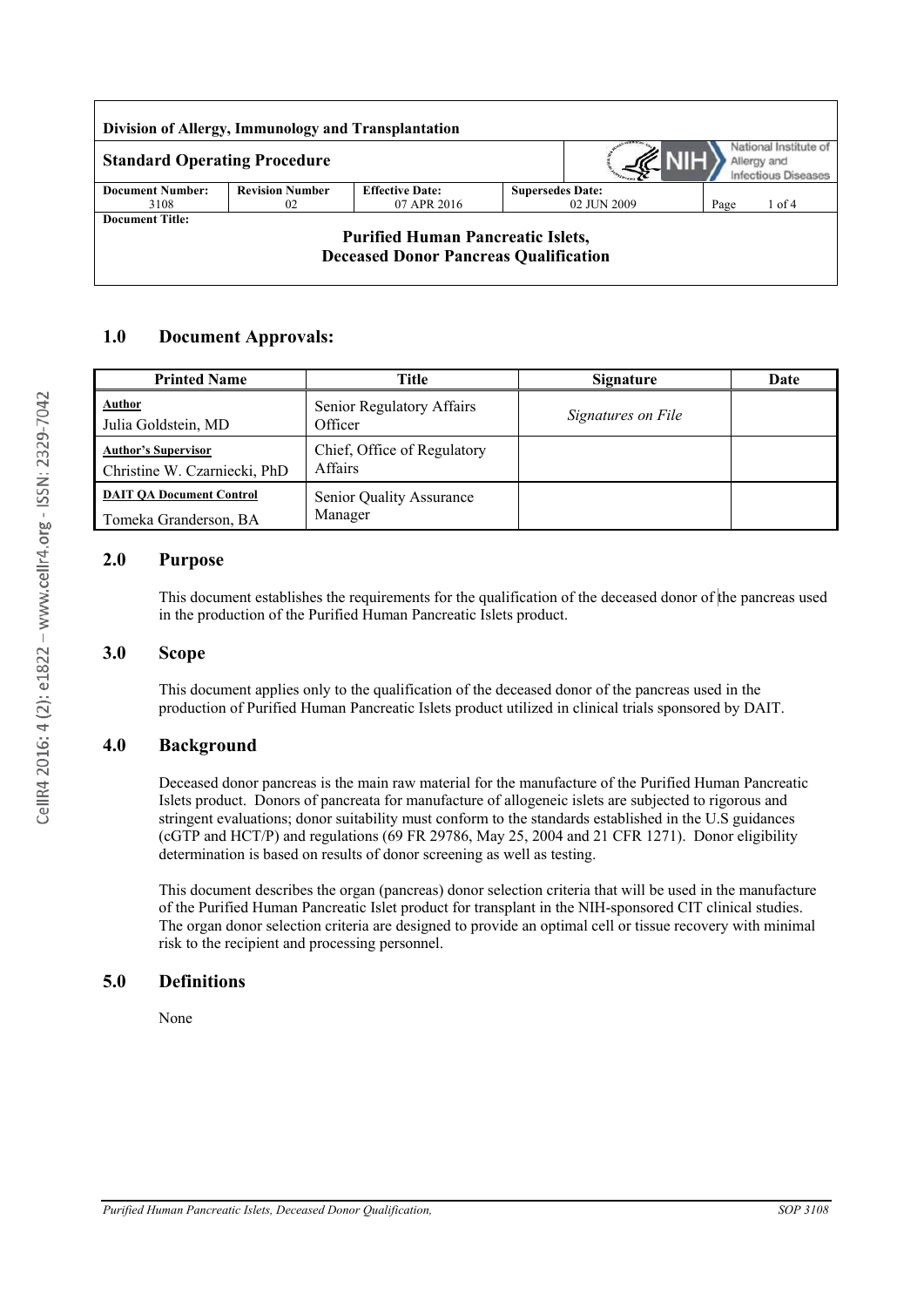| Division of Allergy, Immunology and Transplantation |                        |                        |                         |             |      |                                                                    |  |
|-----------------------------------------------------|------------------------|------------------------|-------------------------|-------------|------|--------------------------------------------------------------------|--|
| <b>Standard Operating Procedure</b>                 |                        |                        |                         |             |      | National Institute of<br>Allergy and<br><b>Infectious Diseases</b> |  |
| <b>Document Number:</b>                             | <b>Revision Number</b> | <b>Effective Date:</b> | <b>Supersedes Date:</b> |             |      |                                                                    |  |
| 3108                                                | 02                     | 07 APR 2016            |                         | 02 JUN 2009 | Page | $2$ of 4                                                           |  |
| <b>Document Title:</b>                              |                        |                        |                         |             |      |                                                                    |  |
| <b>Purified Human Pancreatic Islets,</b>            |                        |                        |                         |             |      |                                                                    |  |
| <b>Deceased Donor Pancreas Qualification</b>        |                        |                        |                         |             |      |                                                                    |  |
|                                                     |                        |                        |                         |             |      |                                                                    |  |

### **6.0 Procedure**

#### 6.1 Deceased Donor Acceptance Process

Pancreata are harvested from deceased donors who are 15-65 years of age by the United Network for Organ Sharing (UNOS) Organ Procurement Organizations (OPO). Screening for infectious diseases is performed by the Organ Procurement Organization offering the organ. All testing is performed by Clinical Laboratory Improvement Amendments of 1988 (CLIA) certified laboratories.

A donor is accepted by the manufacturing facility only if he/she: (i) has a favorable medical and social history, (ii) passes the physical examination requirements, and (iii) passes all standard laboratory tests required for multi-organ donor testing for evaluation of the risk of transmissible infectious diseases. The history and physical examination data obtained by the OPO must indicate that the inclusion/exclusion criteria listed below are met.

After donor acceptance, the pancreas is shipped to the manufacturing facility following procurement and preservation in one of the following:

(i) UW Solution (University of Wisconsin solution, DuPont Pharma, Wilmington, Delaware), (ii) PF/UW Solution [Oxeginated Perfluorodecalin (FluoroMed, LP, Round Rock, Texas)/UW Two Layer Solutions)],

- (iii) HTK Solution [Histidine-Tryptophan-Ketoglutarate (FluoroMed, L.P.)]
- (iv) PF/HTK Solution.

Upon arrival, a copy of the results of the donor screening tests is attached to the batch record and the container label and medical records are reviewed to verify the presence of the following information:

- UNOS (or DDD in Canada) identification number
- Donor Blood Type
- Donor chart and identification
- Collection Center unique identifier
- Product proper name
- Date and time of collection
- Name of collection center and location

| 6.2 | Deceased Donor Acceptance Requirements: |  |
|-----|-----------------------------------------|--|
|-----|-----------------------------------------|--|

| <b>TEST</b>      | <b>METHOD</b> | <b>REQUIREMENT</b>                                                         |
|------------------|---------------|----------------------------------------------------------------------------|
| <b>Identity</b>  | Visual        | Container Label must specify Human Pancreas, and a UNOS or DDD number must |
|                  | Inspection    | be present.                                                                |
| <b>Supplier</b>  | Visual        | The Organ Procurement Organization (OPO) must be identified.               |
|                  | Inspection    |                                                                            |
| <b>Review of</b> | Visual        | A. Donor Acceptance – Inclusion Criteria                                   |
| Supplier's       | Inspection    | Preservation in (i) UW, (ii) PF/UW, (iii) HTK, or (iv) PF/HTK Solution(s)  |
| <b>Records</b>   |               | 2. Maximum 12 hr cold ischemia time                                        |
|                  |               | Donor age 15-65 years<br>3.                                                |
|                  |               | Cause and circumstances of death acceptable to the transplant team<br>4.   |

*Purified Human Pancreatic Islets, Deceased Donor Qualification, SOP 3108*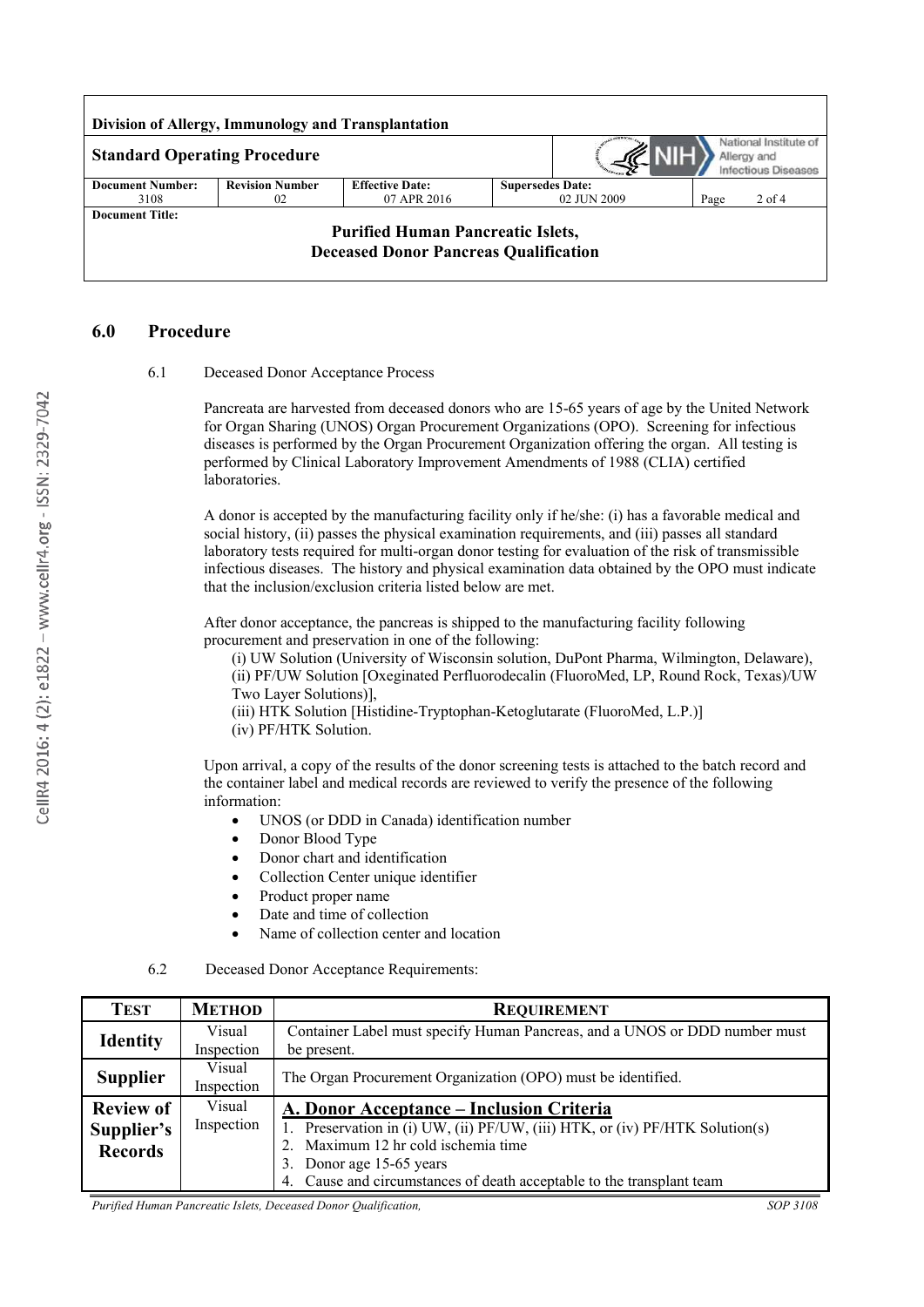|                                     | Division of Allergy, Immunology and Transplantation |                                                                                          |                         |             |      |                                                                    |
|-------------------------------------|-----------------------------------------------------|------------------------------------------------------------------------------------------|-------------------------|-------------|------|--------------------------------------------------------------------|
| <b>Standard Operating Procedure</b> |                                                     |                                                                                          |                         |             |      | National Institute of<br>Allergy and<br><b>Infectious Diseases</b> |
| <b>Document Number:</b>             | <b>Revision Number</b>                              | <b>Effective Date:</b>                                                                   | <b>Supersedes Date:</b> |             |      |                                                                    |
| 3108                                | 02                                                  | 07 APR 2016                                                                              |                         | 02 JUN 2009 | Page | $3$ of 4                                                           |
| <b>Document Title:</b>              |                                                     |                                                                                          |                         |             |      |                                                                    |
|                                     |                                                     | <b>Purified Human Pancreatic Islets,</b><br><b>Deceased Donor Pancreas Qualification</b> |                         |             |      |                                                                    |

| <b>TEST</b>                  | <b>METHOD</b> | <b>REQUIREMENT</b>                                                                                                                                                                                                                                                                                                                                                                                                                                                                                                                                                                                                                                                                                                                                                                                                                                                                                                                                                                                                                                                                              |
|------------------------------|---------------|-------------------------------------------------------------------------------------------------------------------------------------------------------------------------------------------------------------------------------------------------------------------------------------------------------------------------------------------------------------------------------------------------------------------------------------------------------------------------------------------------------------------------------------------------------------------------------------------------------------------------------------------------------------------------------------------------------------------------------------------------------------------------------------------------------------------------------------------------------------------------------------------------------------------------------------------------------------------------------------------------------------------------------------------------------------------------------------------------|
| <b>Review of</b>             | Visual        | <b>B. Donor Acceptance – Exclusion Criteria</b>                                                                                                                                                                                                                                                                                                                                                                                                                                                                                                                                                                                                                                                                                                                                                                                                                                                                                                                                                                                                                                                 |
| Supplier's<br><b>Records</b> | Inspection    | Any of the following criteria is grounds for rejection of a potential donor:<br>History or biochemical evidence of Diabetes Mellitus Type 1 or 2 (Transplant<br>1.<br>teams may consider donor HbA1C > $6.1\%$ in the absence of transfusions in the<br>week prior to death as an indication for exclusion, with discretion for donors<br>who have received transfusions.)<br>2.<br>Non-heart-beating cardiac death                                                                                                                                                                                                                                                                                                                                                                                                                                                                                                                                                                                                                                                                             |
|                              |               | 3 <sub>1</sub><br>Malignancies as the cause of death, other than resected basal or squamous cell<br>carcinoma or intracranial tumor.<br>4.<br>Suspected or confirmed sepsis<br>5.<br>Evidence of clinical or active viral Hepatitis (A, B, HBcAg, or C)<br>(HBsAb+ is acceptable, if there is a history of vaccination)<br>6.<br>Acquired Immunodeficiency Syndrome (AIDS)<br>7.<br>HIV seropositivity (HIV-I or HIV-II), or HIV status unknown<br>8.<br>HTLV-I or HTLV-II (optional)<br>9.<br>Syphilis (RPR or VDRL positive)*<br>Active viral encephalitis or encephalitis of unknown origin<br>10.<br>11.<br>TSE or Creutzfeldt-Jacob Disease<br>12.<br>Suspected rabies diagnosis<br>13.<br>Treated or active tuberculosis<br>14.<br>Individuals who have received pit-hGH (pituitary growth hormone)<br>Any medical condition that, in the opinion of the transplant team, precludes a<br>15.<br>reasonable possibility of a favorable outcome of the islet transplant procedure.<br>16.<br>Clinical history and/or laboratory testing suggestive of West Nile Virus,<br>vaccinia, or SARS |
|                              |               | The following behavioral profiles will also be considered as grounds for rejection of a<br>potential donor:<br>High-risk sexual behavior within 5 years prior to time of death: Men who have<br>17.<br>had sex with men, individuals who have engaged in prostitution, and individuals<br>whose sexual partners have engaged in high-risk sexual behavior<br>18.<br>Non-medical intravenous, intramuscular, or subcutaneous drug use within the<br>past five years<br>Persons with hemophilia or related clotting disorders who have received human<br>19.<br>derived clotting factor concentrates<br>20.<br>Findings on history or physical examination consistent with an increased risk of<br>HIV exposure.<br>Current inmates of correctional systems and individuals who have been<br>21.<br>incarcerated for more than 72 consecutive hours during the previous 12 months                                                                                                                                                                                                                 |

In the USA tests for transmissible disease indications must be performed by CLIA-certified laboratories. \*Test results required by FDA regulation

 $\mathbf{I}$